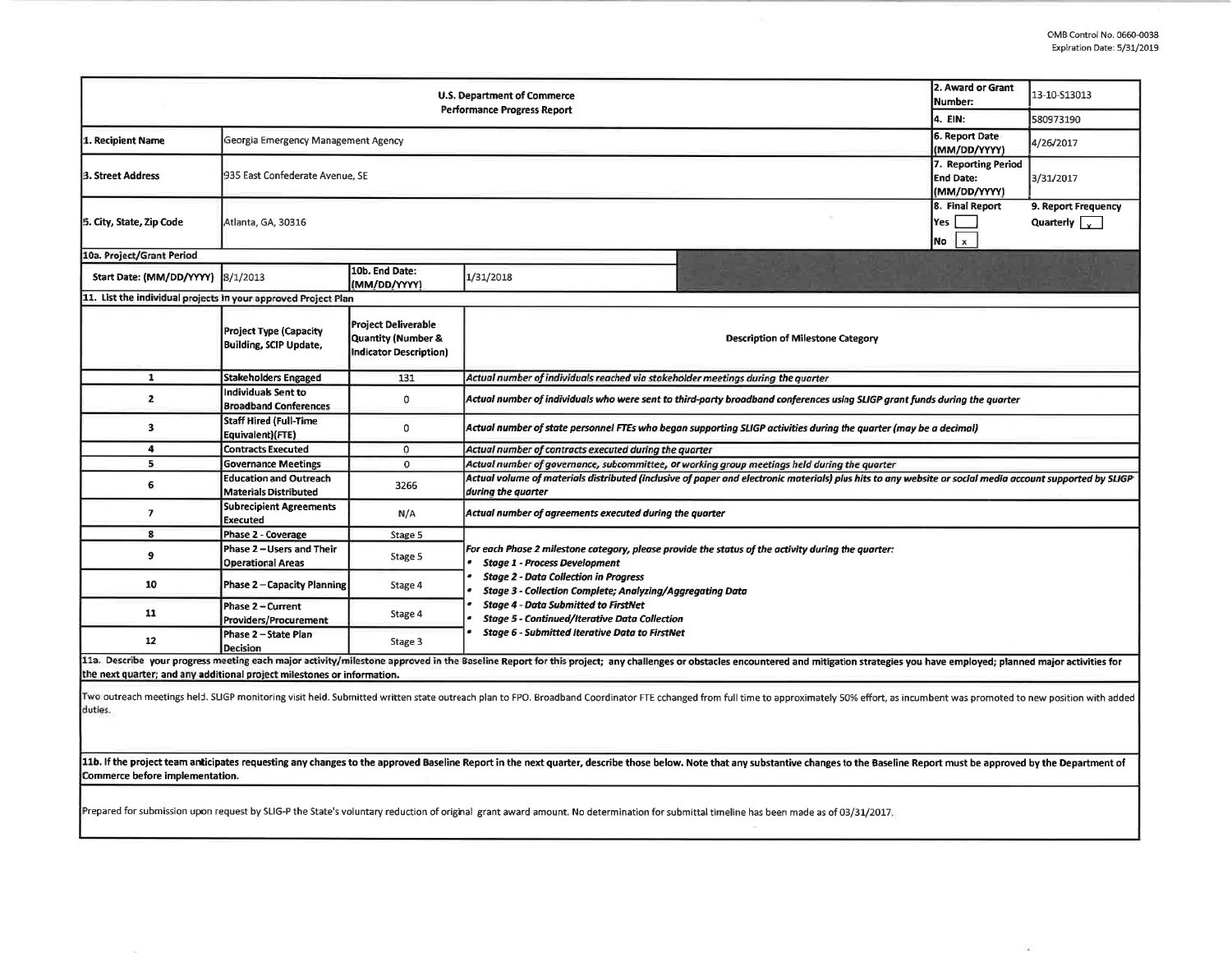$\Gamma$  all

| 11c. Provide any other information that would be useful to NTIA as it assesses this project's progress.                                                    |                                              |                            |        |                      |                               |                   |                 |                                         |                                          |
|------------------------------------------------------------------------------------------------------------------------------------------------------------|----------------------------------------------|----------------------------|--------|----------------------|-------------------------------|-------------------|-----------------|-----------------------------------------|------------------------------------------|
| Pace of outreach remains measured based on information garnered from FirstNet.                                                                             |                                              |                            |        |                      |                               |                   |                 |                                         |                                          |
| 11d. Describe any success stories or best practices you have identified. Please be as specific as possible.                                                |                                              |                            |        |                      |                               |                   |                 |                                         |                                          |
| 12. Personnel                                                                                                                                              |                                              |                            |        |                      |                               |                   |                 |                                         |                                          |
| 12a. If the project is not fully staffed, describe how any lack of staffing may impact the project's time line and when the project will be fully staffed. |                                              |                            |        |                      |                               |                   |                 |                                         |                                          |
|                                                                                                                                                            |                                              |                            |        |                      |                               |                   |                 |                                         |                                          |
| 12b. Staffing Table - Please include all staff that have contributed time to the project. Please do not remove individuals from this table.                |                                              |                            |        |                      |                               |                   |                 |                                         |                                          |
| <b>Job Title</b>                                                                                                                                           | FTE%                                         |                            |        |                      | <b>Project (s) Assigned</b>   |                   |                 |                                         | Change                                   |
| Project Coordinator                                                                                                                                        | 0.5                                          |                            |        |                      | position is existing          |                   |                 |                                         | Continued work on effort                 |
| <b>SWIC</b>                                                                                                                                                | 0.15                                         | position is existing       |        |                      |                               |                   |                 |                                         | Continued work on effort                 |
| Chief of Special Projects                                                                                                                                  | 0.4                                          | position is existing       |        |                      |                               |                   |                 |                                         | Continued work on effort                 |
| Asst Director of Homeland Security                                                                                                                         | 0.1                                          | position is existing       |        |                      |                               |                   |                 |                                         | Continued work on effort                 |
| Compliance Officer                                                                                                                                         | 0.15                                         | position is existing       |        |                      |                               |                   |                 |                                         | Continued work on effort                 |
| Grants Specialist                                                                                                                                          | 0.05                                         | position is existing       |        |                      |                               |                   |                 |                                         | Continued work on effort                 |
| Financial Ops Specialist                                                                                                                                   | 0.05                                         | position is existing       |        |                      |                               |                   |                 |                                         | Continued work on effort                 |
| Dir of Operations                                                                                                                                          | 0.01                                         | position is existing       |        |                      |                               |                   |                 |                                         | Continued work on effort                 |
| <b>SOC Director</b>                                                                                                                                        | 0.01                                         | position is existing       |        |                      |                               |                   |                 |                                         | Continued work on effort                 |
|                                                                                                                                                            |                                              |                            |        |                      |                               |                   |                 |                                         |                                          |
| 13. Subcontracts (Vendors and/or Subrecipients)                                                                                                            |                                              |                            |        |                      |                               |                   |                 |                                         |                                          |
| 13a. Subcontracts Table - Include all subcontractors. The totals from this table must equal the "Subcontracts Total" in Question 14f.                      |                                              |                            |        |                      |                               |                   |                 |                                         |                                          |
| Name                                                                                                                                                       |                                              | <b>Subcontract Purpose</b> |        | RFP/RFQ Issued (Y/N) | Contract<br>Executed<br>(Y/N) | <b>Start Date</b> | <b>End Date</b> | <b>Total Federal Funds</b><br>Allocated | <b>Total Matching Funds</b><br>Allocated |
| GTRI                                                                                                                                                       | Outreach, education meetings, facilitation   |                            | Vendor | N/A                  | N/A                           | <b>TBD</b>        | <b>TBD</b>      | \$2,393,205.00                          | \$0.00                                   |
| WhitePost                                                                                                                                                  | website development                          |                            | Vendor | $\mathbf{v}$         | v                             | 7/1/2014          | 11/30/2014      | \$6,075.00                              | \$0.00                                   |
| Ga Tech Conference Center                                                                                                                                  | State Consultation Facilitation, room rental |                            | Vendor |                      | $\mathsf{v}$                  | 7/21/2015         | 7/21/2015       | \$7,080.00                              | \$0.00                                   |
|                                                                                                                                                            |                                              |                            |        |                      |                               |                   |                 |                                         |                                          |
| 13b. Describe any challenges encountered with vendors and/or subrecipients.                                                                                |                                              |                            |        |                      |                               |                   |                 |                                         |                                          |